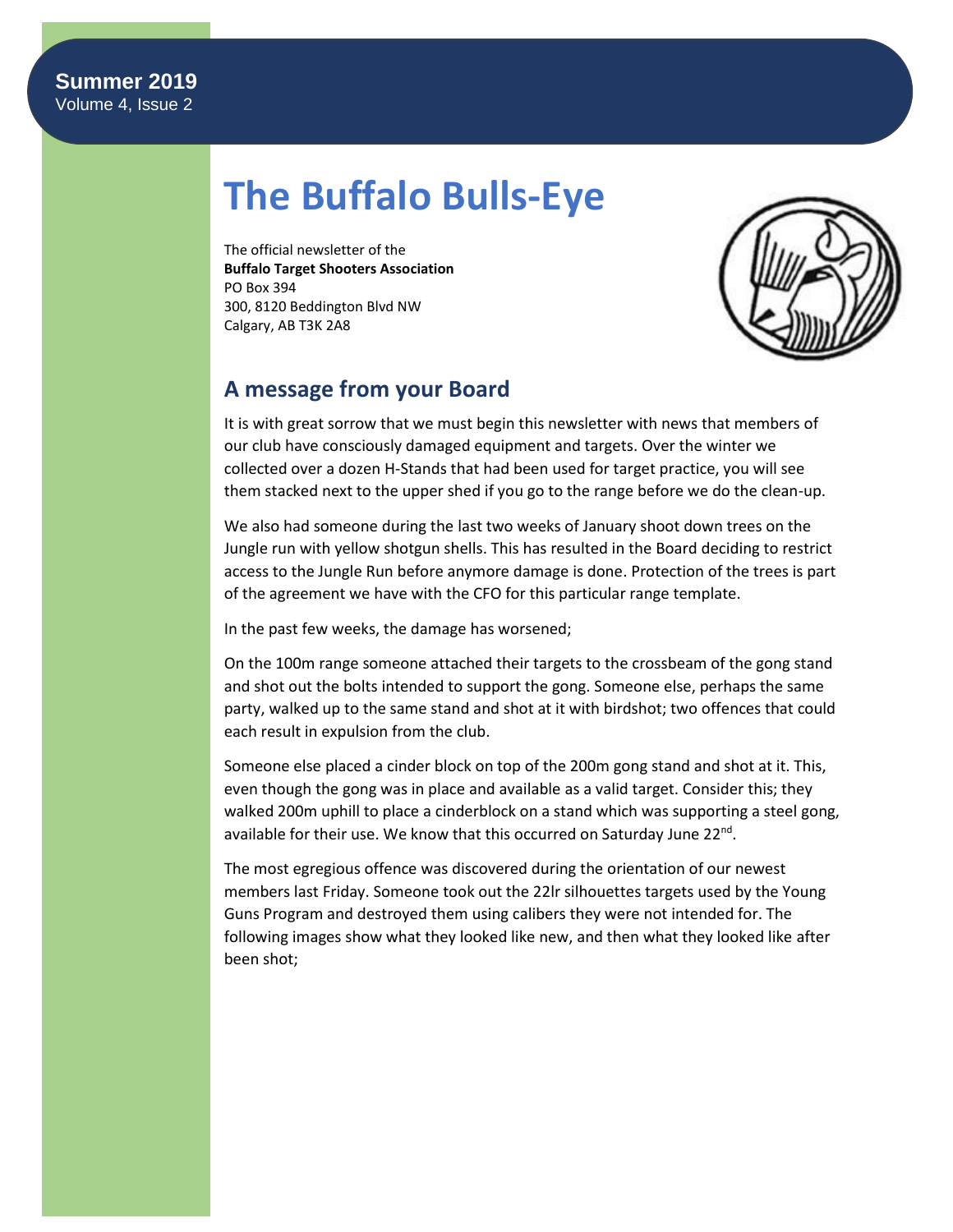For general queries, email: [info@btsa.ca](mailto:info@btsa.ca)

For membership queries, email: [membership@btsa.ca](mailto:membership@btsa.ca)

# IMPORTANT

All communication from the Club to our members is via email and our website.

Please note any changes in mailing address and email contact information must be updated through your login.

If you have issues updating your profile, please email; [memberships@btsa.ca](mailto:memberships@btsa.ca)

APRA on the Web: [www.albertarifle.com](http://www.albertarifle.com/)







They also damaged the rimfire swingers. Please see the before and after images;

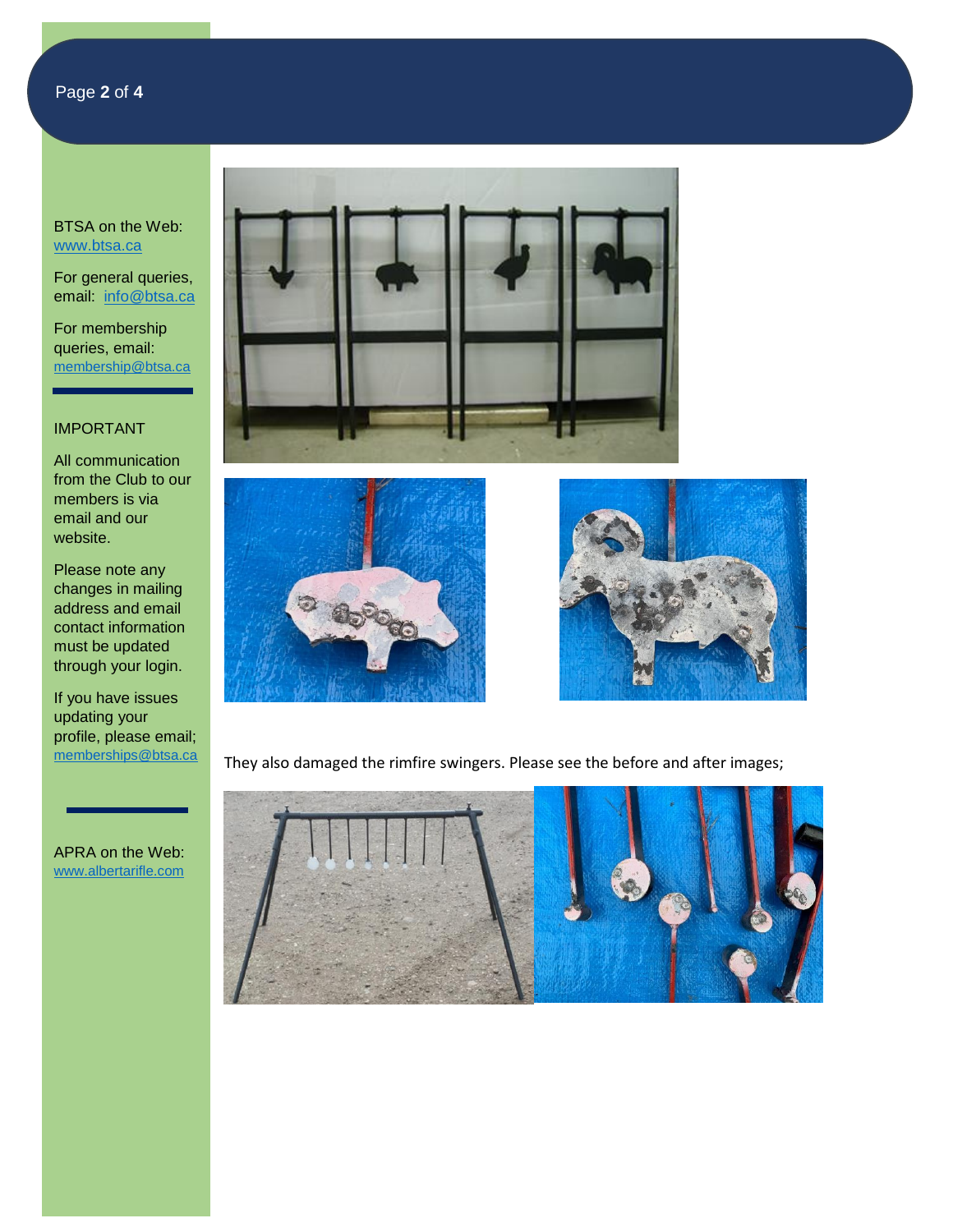For general queries, email: [info@btsa.ca](mailto:info@btsa.ca)

For membership queries, email: [membership@btsa.ca](mailto:membership@btsa.ca)

#### IMPORTANT

All communication from the Club to our members is via email and our website.

Please note any changes in mailing address and email contact information must be updated through your login.

If you have issues updating your profile, please email; [memberships@btsa.ca](mailto:memberships@btsa.ca)

APRA on the Web: [www.albertarifle.com](http://www.albertarifle.com/)



Please take a moment and consider if you have witnessed anyone misusing or abusing club property. Every time something is damaged, it must be replaced. Every dollar and volunteer hour required to replace something is diverted from valuable improvements to the range. This is your time and your money that is being wasted on reckless, immature and selfish behaviour.

If you recall seeing someone not acting in accordance with the club rules or behaving recklessly, we implore you to record their vehicle make/model and license plate and to take their picture if you can do so without putting yourself at risk of a confrontation.

At the very least, take a photo of the sign-in binder and send an email t[o info@btsa.ca](mailto:info@btsa.ca) immediately. We will prosecute such transgressions to the fullest extent that the law will allow. Some of these examples could have meant a person losing their PAL or RPAL

Now, thanks to this damage, the club is assessing who has access to the buildings and storage lockers. We will be changing out all existing locks and only Match Directors will be granted the combinations. The Jungle Run is closed to any unsupervised activity. The Steel Orientation Program is being assessed and changes may be coming. You will soon see signage indicating that you are under surveillance as we fast-track some other security measures. All these things divert time and money from the other projects that were planned, and we are all suffering because of the actions of a few.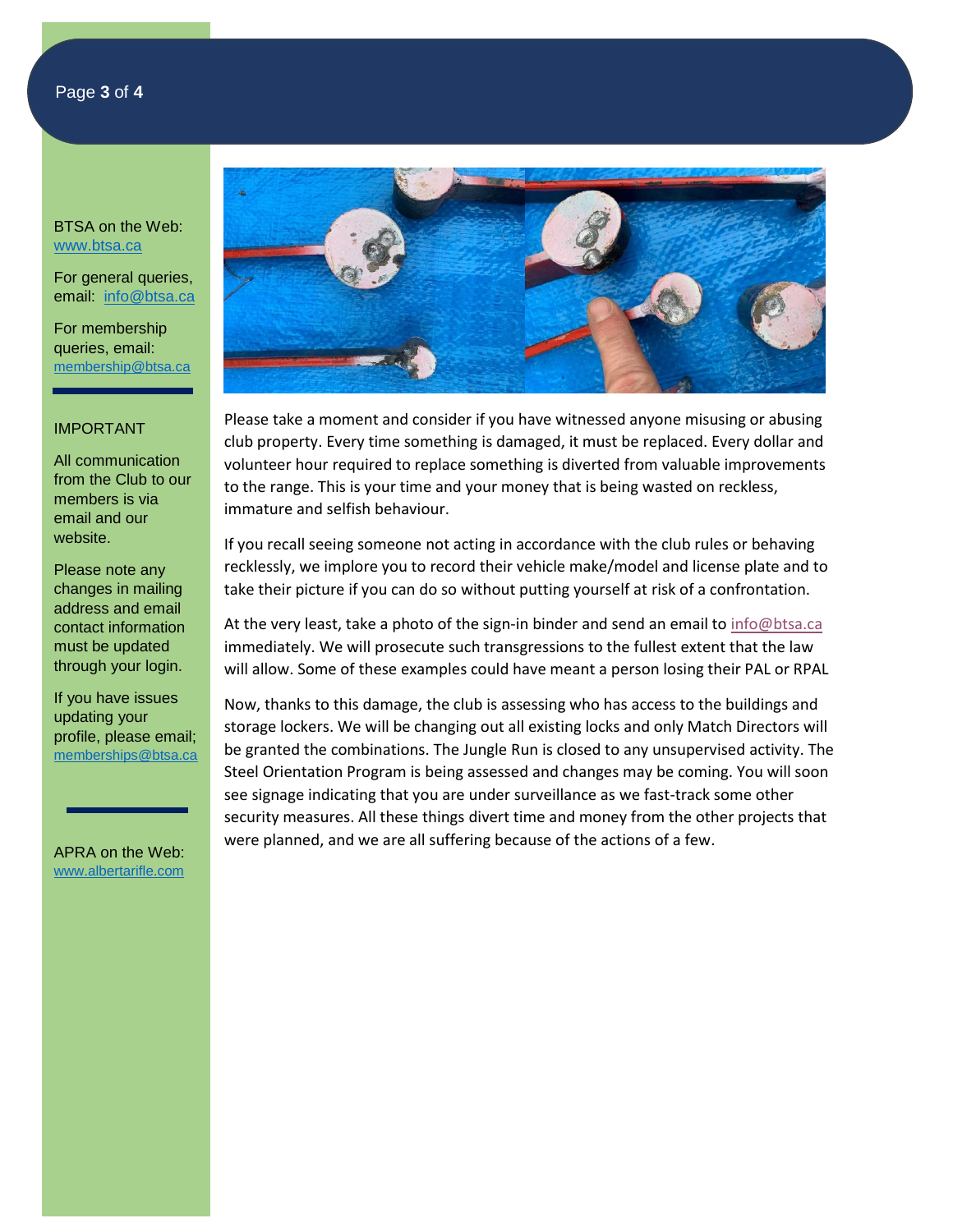For general queries, email: [info@btsa.ca](mailto:info@btsa.ca)

For membership queries, email: [membership@btsa.ca](mailto:membership@btsa.ca)

#### IMPORTANT

All communication from the Club to our members is via email and our website.

Please note any changes in mailing address and email contact information must be updated through your login.

If you have issues updating your profile, please email; [memberships@btsa.ca](mailto:memberships@btsa.ca)

APRA on the Web: [www.albertarifle.com](http://www.albertarifle.com/)

# **COMPETITION AND PROGRAMS**

Please check out th[e events page,](https://www.btsa.ca/events?EventViewMode=1&EventListViewMode=2) as all the USPSA, Steel Challenge, and Action Shooting League events have been added

### **Fun With Your Handgun**

Fun with your Handgun continues on alternating Monday nights, with a variety of disciplines being showcased to new or experienced shooters each evening.

## **Action Shooting League (ASL)**

Our Sunday afternoon and Monday evening sessions continue to run, weather permitting with good turnout. Several BTSA members represented the club well in June at the Canadian Historical Arms Society's (CHAS) fundraiser which raised \$10,670.00 for the Stollery Children's Hospital.

We hosted our first 3 Gun Nation Major event on June 30th with approximately 20 competitors from across southern Alberta. We had 3 squads go through 4 stages and had everything torn down and cleaned up by 4pm. All in all a good day.

# **COMMITTEE REPORTS**

### **Women's Program - Annie Oakley Day**

We are very excited to report that our inaugural BTSA woman's-only event was a smashing success.

Sunday June 23rd was an exciting time for 24 new shooters who were able to try out a wide variety of handguns, long guns and carbines. They were introduced to static firing lines, Steel Challenge and 3Gun. The weather was unstable but thankfully the worst of it was over the lunch hour. Shoo and Chele had many volunteers and sponsors to thank, and I'm sure we'll see a dedicated email on that in the future.

We see more possibilities in the future for this valuable educational opportunity but we need volunteers to make it all possible, so consider this an opportunity to give back to the sports that have enriched all of our lives so much. See you next year!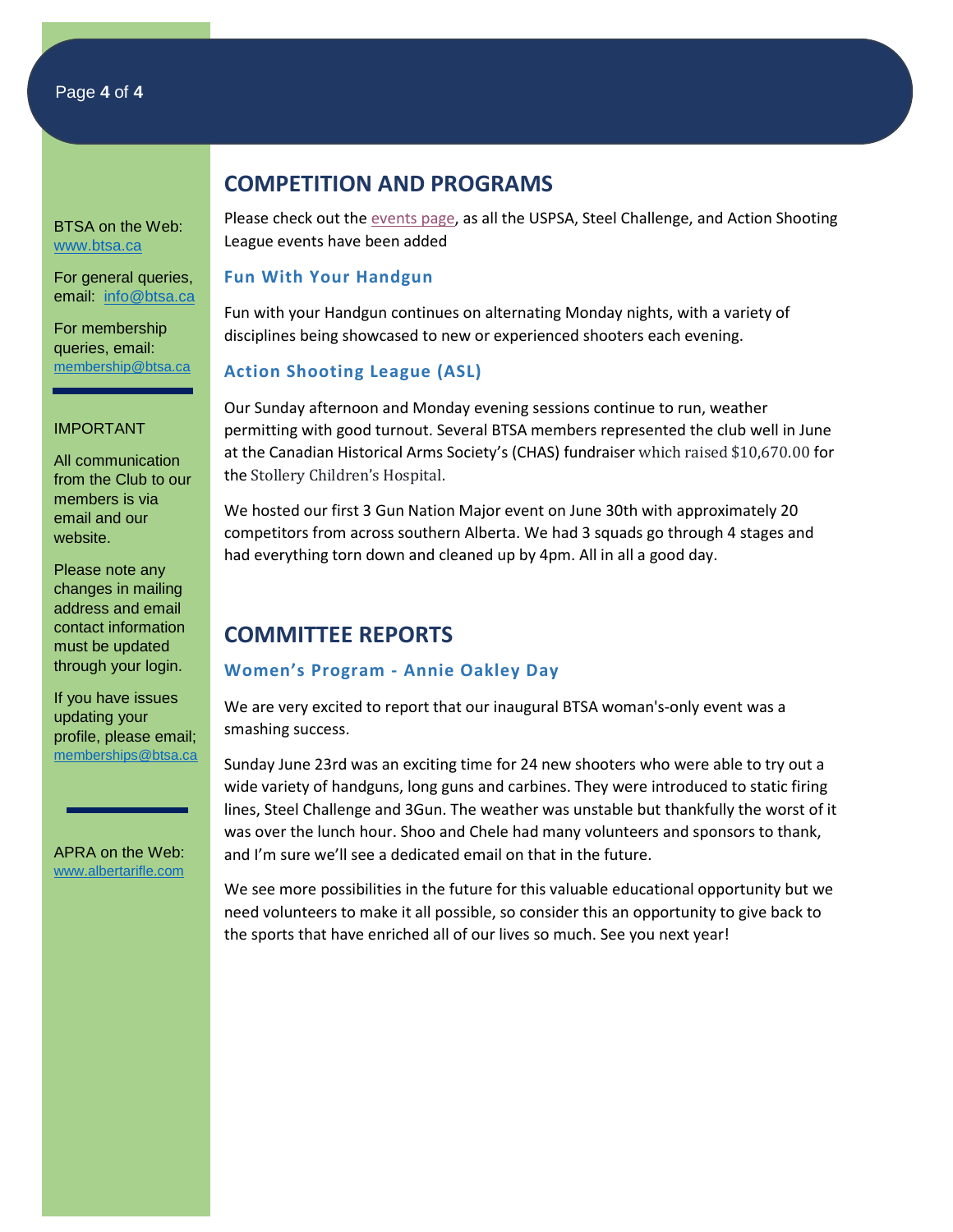# Page **5** of **4**

#### **RANGE ACCESS AND MAINTENANCE**

BTSA on the Web: [www.btsa.ca](http://www.btsa.ca/)

For general queries, email: [info@btsa.ca](mailto:info@btsa.ca)

For membership queries, email: [membership@btsa.ca](mailto:membership@btsa.ca)

### IMPORTANT

All communication from the Club to our members is via email and our website.

Please note any changes in mailing address and email contact information must be updated through your login.

If you have issues updating your profile, please email; [memberships@btsa.ca](mailto:memberships@btsa.ca)

APRA on the Web: [www.albertarifle.com](http://www.albertarifle.com/) The **Jungle Run/Walking Trail** is now closed. This is to prevent further environmental damage to the surrounding area. This range may only be used as a part of programs and events sanctioned by the board.



#### THIS RANGE IS CLOSED EXCEPT FOR SANCTIONED CLUB EVENTS

- Users may be subject to video surveillance
- Use of Centrefire Rifle or Shotguns (slug or pellet) is Prohibited at all times.
- . Failure to comply with rules may result in termination of membership

#### **25E Range**

Also be advised that there have been changes to the firearms allowed to be used on the 25E range. Centerfire rifles and shotguns are **no longer** allowed to be used on this range, unless that use is part of programs or events sanctioned by the Board. You may continue to use rimfire pistols and rifles, centerfire pistols and pistol calibre carbines.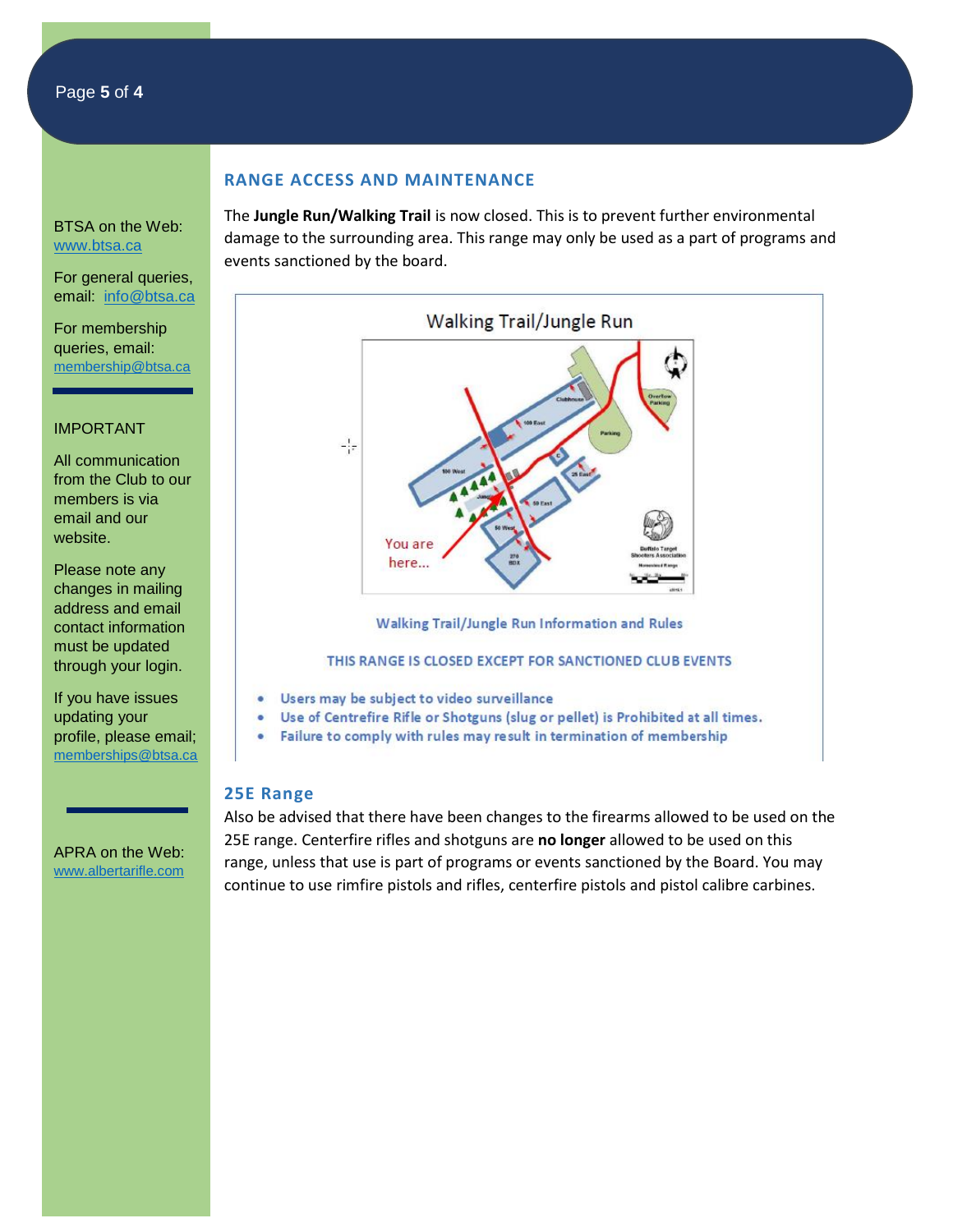For general queries, email: [info@btsa.ca](mailto:info@btsa.ca)

For membership queries, email: [membership@btsa.ca](mailto:membership@btsa.ca)

### IMPORTANT

All communication from the Club to our members is via email and our website.

Please note any changes in mailing address and email contact information must be updated through your login.

If you have issues updating your profile, please email; [memberships@btsa.ca](mailto:memberships@btsa.ca)

APRA on the Web: [www.albertarifle.com](http://www.albertarifle.com/)



#### **25M East Range Information and Rules**

Firearms Allowed: Rimfire rifle and handgun, pistols, and pistol calibre carbines NO CENTERFIRE RIFLES OR SHOTGUNS ALLOWED ON THIS RANGE EXCEPT FOR CLUB SANCTIONED EVENTS - Failure to comply may result in termination of membership

- Users may be subject to video surveillance
- The 25-meter East range is only for handguns, pistol calibre carbines and rimfire pistols and rifles
- Targets must be placed immediately in front of the berm. Be wary of target placement. Place targets so bullets strike the large western berm.
- Firing points and firing lines should be paced back from the berms/targets, with all firing points in line with one another (i.e. - shooters should all be at the same distance as one another).

All other BTSA range rules remain in force and effect. You may find more information on our range rules [here](https://apc01.safelinks.protection.outlook.com/?url=https%3A%2F%2Fbtsa.ca%2Fpage-18165&data=02%7C01%7C%7C1a19e3e8593b49c263f508d6f59f9ec5%7C84df9e7fe9f640afb435aaaaaaaaaaaa%7C1%7C0%7C636966463243594184&sdata=vgNB%2F2zTNGVv69rs9oWKH2CQ7lBKj6f8VUVDA7EE3Qc%3D&reserved=0).

We ask that you and your guests comply with these changes.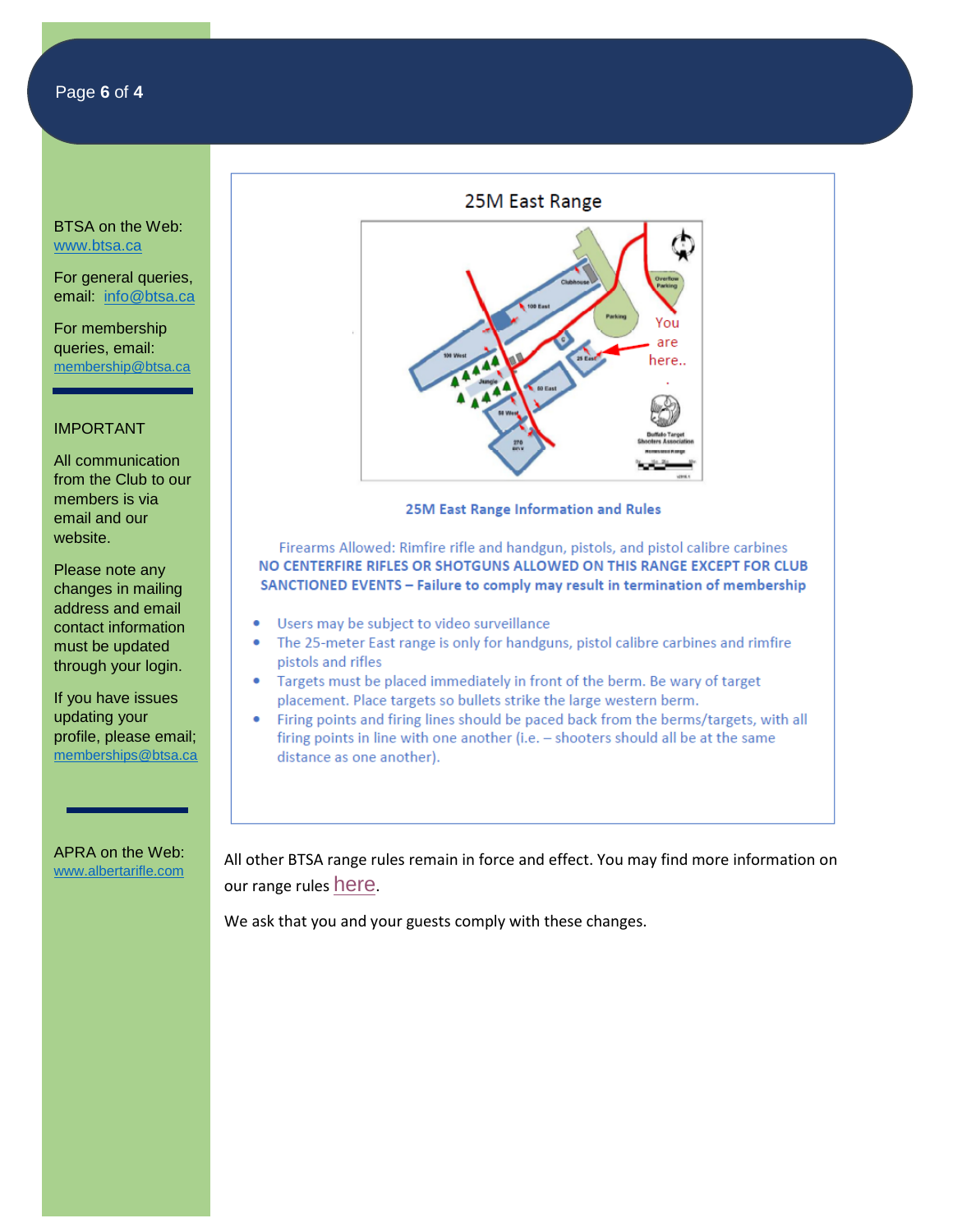# **Safety**

BTSA on the Web: [www.btsa.ca](http://www.btsa.ca/)

For general queries, email: [info@btsa.ca](mailto:info@btsa.ca)

For membership queries, email: [membership@btsa.ca](mailto:membership@btsa.ca)

#### IMPORTANT

All communication from the Club to our members is via email and our website.

Please note any changes in mailing address and email contact information must be updated through your login.

If you have issues updating your profile, please email; [memberships@btsa.ca](mailto:memberships@btsa.ca)

APRA on the Web: [www.albertarifle.com](http://www.albertarifle.com/)

- Please be advised of some of the following updates and changes;
	- A gentle reminder that if the APRA gate is locked in the open position, you are to leave it in that condition. If it is closed when you arrive, you must pull through and lock it behind you.
	- In the next month or two, we will be adding billboards to the club house and garage area with the current range rules and a map of the facility, including the STARS contact information.
	- We continue to add new orientation sessions. For members needing to complete their triennial renewal, you are welcome to sign up for a face-to-face orientation while we continue to research online options.
	- Black Badge courses continue to be offered and prove attractive to new shooters and experienced hands alike as an introduction to holster safety and as a gateway to [IPSC.](http://www.ipsc-canada.org/) This summer about 40-50% of participants have been BTSA or APRA members. If you are looking to gain some comfort with a holster or in the action sports, this is a course you should seriously consider.

# **MEMBERSHIP & WEBSITE**

We now have over 1000 active members and would like to remind everyone of the following:

- The most current and accurate source of information is our website at [www.btsa.ca](http://www.btsa.ca/)
- You must log into the website to see all the information and services that are available to members only. If you don't log in, you will only see what the public sees.
- The mobile app is a great way to keep current on the events and happenings of the association. There are instructions on how to get it on the website.
- We remind the membership that we don't print and mail out cards anymore. There are instructions on the website as to how to print your own card, and the cards of your family members.
- Please ensure that your membership profile is **up to date** and includes all relevant contact information, and a suitable photo.
- We have dozens of events scheduled over the summer, so please check the events page at our website before driving out on short notice.
- As always, if you have questions relating to your membership or renewal, please contact us at [membership@btsa.ca](mailto:membership@btsa.ca)